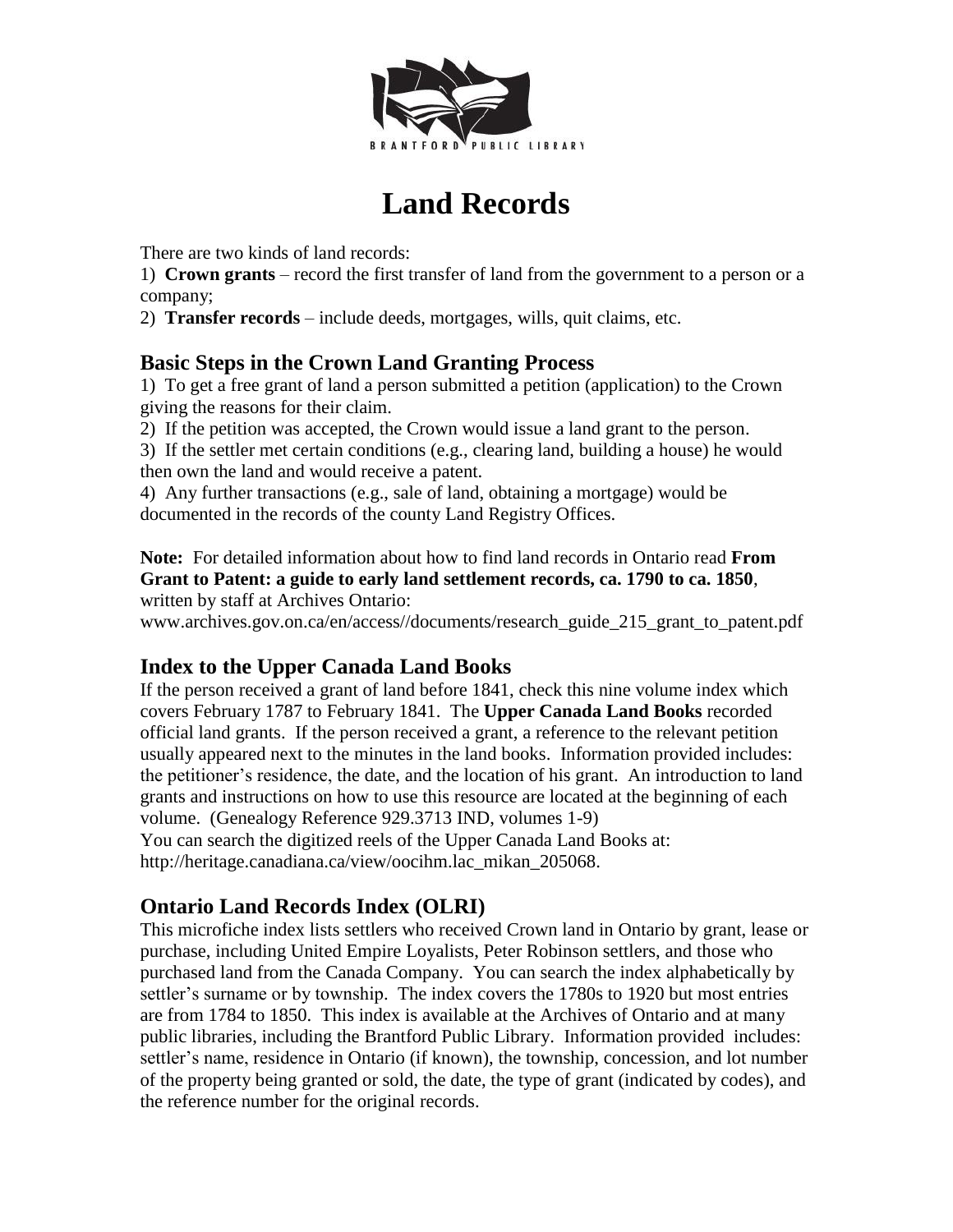**Note:** For more information about the index and the codes used read **The Archives of Ontario – Using the Ontario Land Records Index**:

www.archives.gov.on.ca/en/access//documents/research\_guide\_205\_land\_records.pdf

# **Other Types of Land Records**

# **First and Second District Land Board Records**

**First District Land Boards**- From 1789 to 1794 four administrative boards oversaw land matters in their districts and granted certificates of location to the early settlers. Records include: minutes, reports, correspondence, and instructions or regulations for the operations of the land boards.

**Second District Land Boards-**The land boards were re-established under an Order-in-Council on March 13, 1819 in each of the districts of Upper Canada (except for Niagara where there was no more grantable land). These land boards were abolished on December 31, 1825. Most of these records are not indexed in the Ontario Land Records Index.

# **Heir and Devisee Commission Records**

This commission was created to settle disputes about who was entitled to receive the letters patent for a parcel of land. The Archives of Ontario has a small number of records of the first Commission (1797-1804) and most of the records of the second commission (1805-1911). Library and Archives Canada has most of the records of the first commission and some of the records of the second commission. The second commission heard the claims of the heirs, devisees, and assignees of the original nominees. There is a searchable database

(ao.minisisinc.com/scripts/mwimain.dll/144/ARCH\_HEIRS?DIRECTSEARCH) which provides an index to the 5,184 case files that record claims made to the commission.

# **The Canada Company, Thomas Talbot, and Peter Robinson (Land Settlement Promoters)**

**The Canada Company** was granted large tracts of land in southwestern Ontario which it leased or sold for settlement. This collection includes records related to land transactions such as grants, patents, surveys, and applications for deeds. The company also acted as a remittance agent for its settlers who wanted to send money to friends and family.

**Genealogical Extraction and Index of the Canada Company Remittance Books,** 

**1843-1847**, compiled and indexed by Ruth Holt and Margaret Williams (GenRef 929.3713 HOL) provides the name of the settler who gave the money, the place where the person lived in Canada, and the name and residence of the person who received the money.

**Thomas Talbot** controlled many acres of land in southwestern Ontario between 1802 and 1837 and settled some 6,000 families in the Norfolk, Elgin, Middlesex, Kent, and Essex counties area. The Archives of Ontario have the 49 Talbot town and township plans with entries on the initial acceptance, retention, rejection or replacement of settlers. **Peter Robinson** was put in charge of organizing and supervising the settlement of immigrants from southern Ireland for the government. The microfilmed records at the Archives of Ontario have: lists of immigrants by ship and embarkation cards for 1825, alphabetical lists of immigrants by township, giving birthplace locations in Ireland,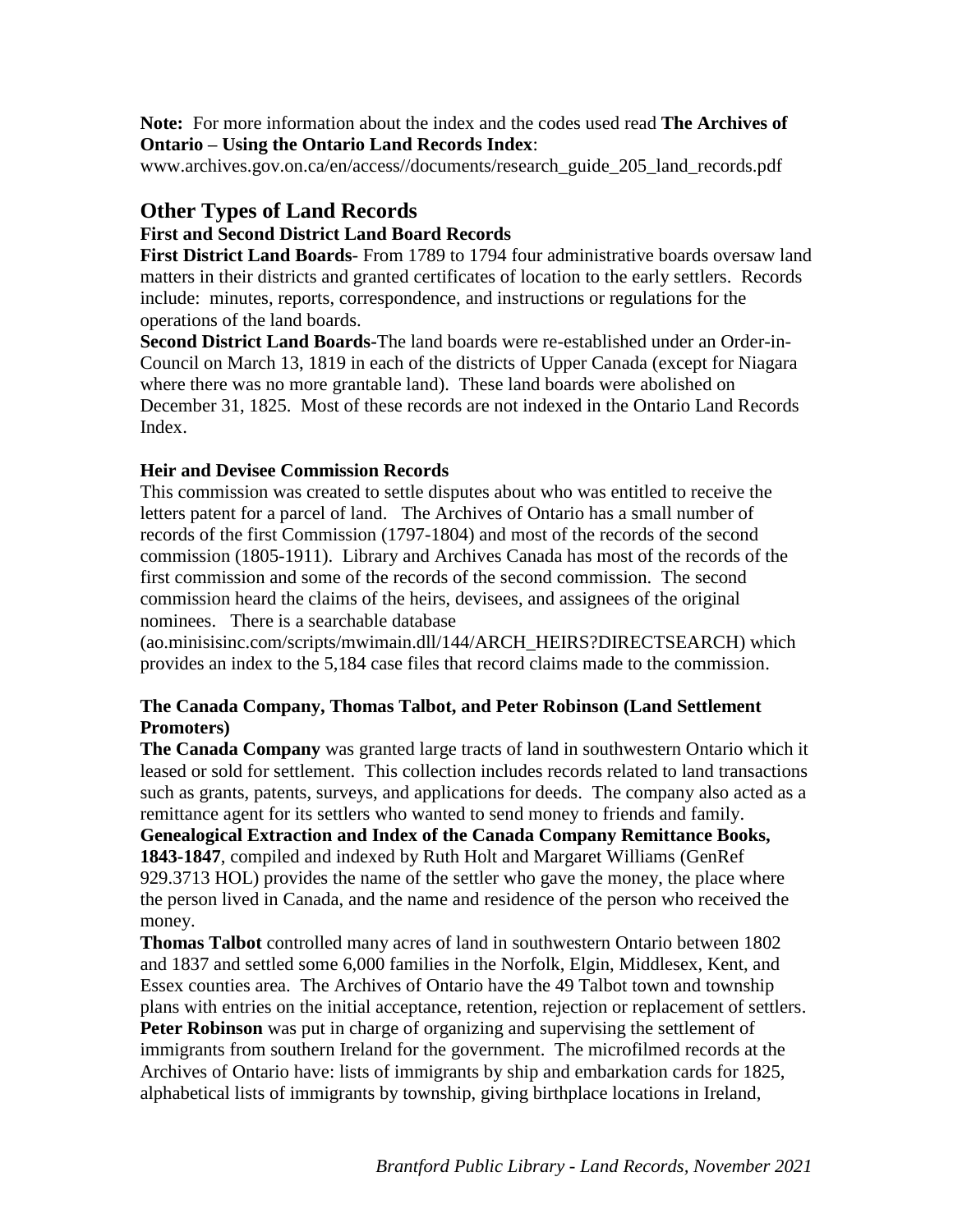applications from intended immigrants, arranged alphabetically and often with letters of recommendation.

# **Township Papers**

This miscellaneous collection of otherwise unrelated land records, dating from circa 1783 to circa 1870, have been sorted and arranged by township, town or village and within each township by concession and then lot number. These papers include copies of orders-in-council, location certificates and tickets, assignments, certificates of settlement duties, correspondence and some wills.

**Land Descriptions, Surveyors Notes and Diaries, and Crown Lands Correspondence Land Descriptions -** The series "Descriptions of Land Grants, Leases, Sales, Assignments and Licenses of Occupation" **may** provide: the name of the grantee, place of residence and profession, name of the original nominee, reason for the grant, relationship between the nominee and the grantee, location of the lot granted, etc. **Surveyors Notes and Diaries** – Surveyors' diaries and field books documented vegetation cover, topography, soil type, and remarks on the suitability of the land for agriculture and these volumes may provide information about the details of the land granted to a settler. The records are grouped together by geographic location/general subject. The Archives of Ontario only has some surveyor diaries and field notes. The Crown Surveys Office of the Ministry of Natural Resources in Peterborough has a large number of them and you have to contact them to use these records.

**Crown Lands Correspondence** - Correspondence from and to the surveyor general and commissioner of Crown lands includes letters from individual settlers. Much of the correspondence is arranged in chronological order. There is a Crown Land Papers Card Index (available on microfiche in the Ontario Archives' Reading Room) which indexes mainly records from the series Correspondence and Memoranda that the Surveyor General Received Concerning Surveys and Land Administration that were created between the late 18<sup>th</sup> century and 1868 (not all of the correspondence during this period was indexed). The index has a brief description of the piece of correspondence and a reference to the volume in which the correspondence is found.

# **Maps and Plans**

The Archives has maps and plans for the early settlement of Upper Canada and before (check with a reference archivist for further information about these maps and plans). These include survey plans of townships (often occupants' names were written over the survey grids) and patent plans (name of the patentee was written on the plan and sometimes other information was also included).

# **Land Patent Books**

Check these books to see if a settler received the official title of land from the Crown. A patent was issued once the administrative fees were paid and the settlement duties were completed. The indexes to the patent books include the Index to Land Patents by Township, 1793-1852 and the Index to Land Patents by Name, 1826-1967 (available at the Archives). These indexes have the name of the patentee, the date of the patent, the lot and concession number, the township, the type of transaction, the liber (book) and folio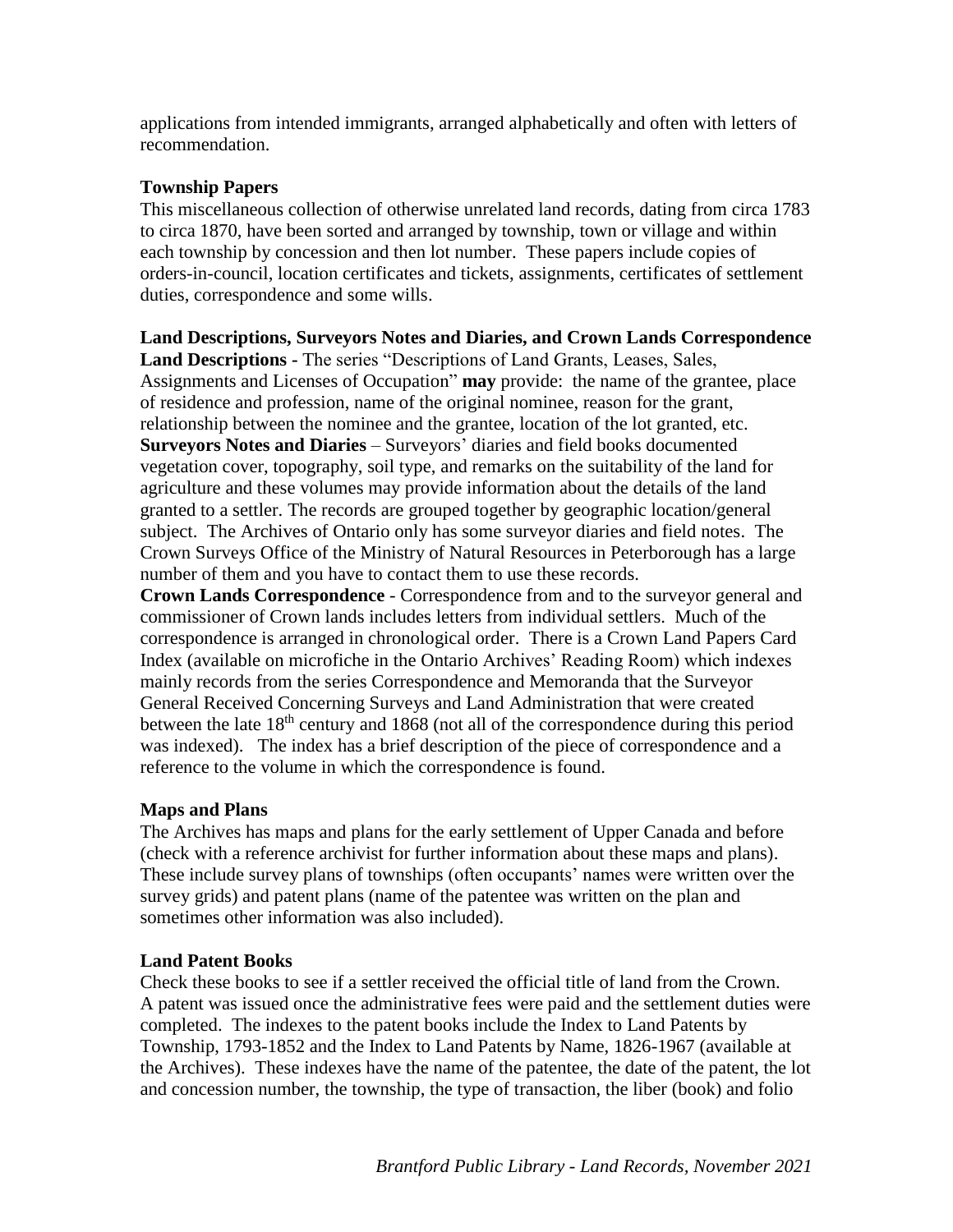(page) numbers where the patent was located in the original patent books and the number of acres obtained.

# **Land Registry Office Records**

Once the patent for a particular lot of land was issued, any further transactions on that piece of property are documented in the Land Registry Offices. A land registry system was established in Ontario in 1795 to document land ownership and land transactions are registered in county, district, and regional Land Registry Offices with a variety of documents.

# **Other Sources of Land Information Census Returns 1851-1871, 1901, 1911**

The **1851** agricultural returns come after the personal census for each sub-district and provide the lot and concession for the head of household, whether the person was the owner or tenant, the number of acres farmed and annual produce.

The **1861** agricultural returns are grouped together after the personal returns for the entire county.

The **1871** agricultural returns are schedules three to five and are keyed to schedule one (personal returns) by page and line number instead of name.

The **1901**, **1911**, and **1921** censuses include address or location of land.

# **Illustrated Historical Atlases**

There are historical atlases for most of the counties in Ontario. **Illustrated Historical Atlas of Brant County** is a facsimile of the 1875 edition published by Page & Smith, Toronto (R911.71347 ILL). The names of the property owners are listed on the maps. In Search of Your Canadian Past: the Canadian County Digital Atlas Project (digital.library.mcgill.ca/CountyAtlas/) is a searchable database of the property owners which appear on the township maps in the county atlases.

# **County/Town/City Directories**

Early directories may be available in print or on microfilm. There are also some directories available on the Internet (e.g., Various Ingersoll directories https://www.ocl.net/Services/Local-History/Ingersoll/Ingersoll-Directories). **Canadian Directories Collection**

(www.collectionscanada.gc.ca/databases/canadiandirectories/index-e.html) is a database that has digitized versions of some pre-1900 directories.

# **Wills and Estate Files**

Information about property and where it is located **may** be listed in a person's will. Sometimes the names and addresses of the heirs may also be given.

# **Tax Assessment Rolls**

These rolls provide information about a resident's property for tax purposes and list the concession and lot for the owner or occupant. They became more common after 1850 or once a particular municipality was incorporated.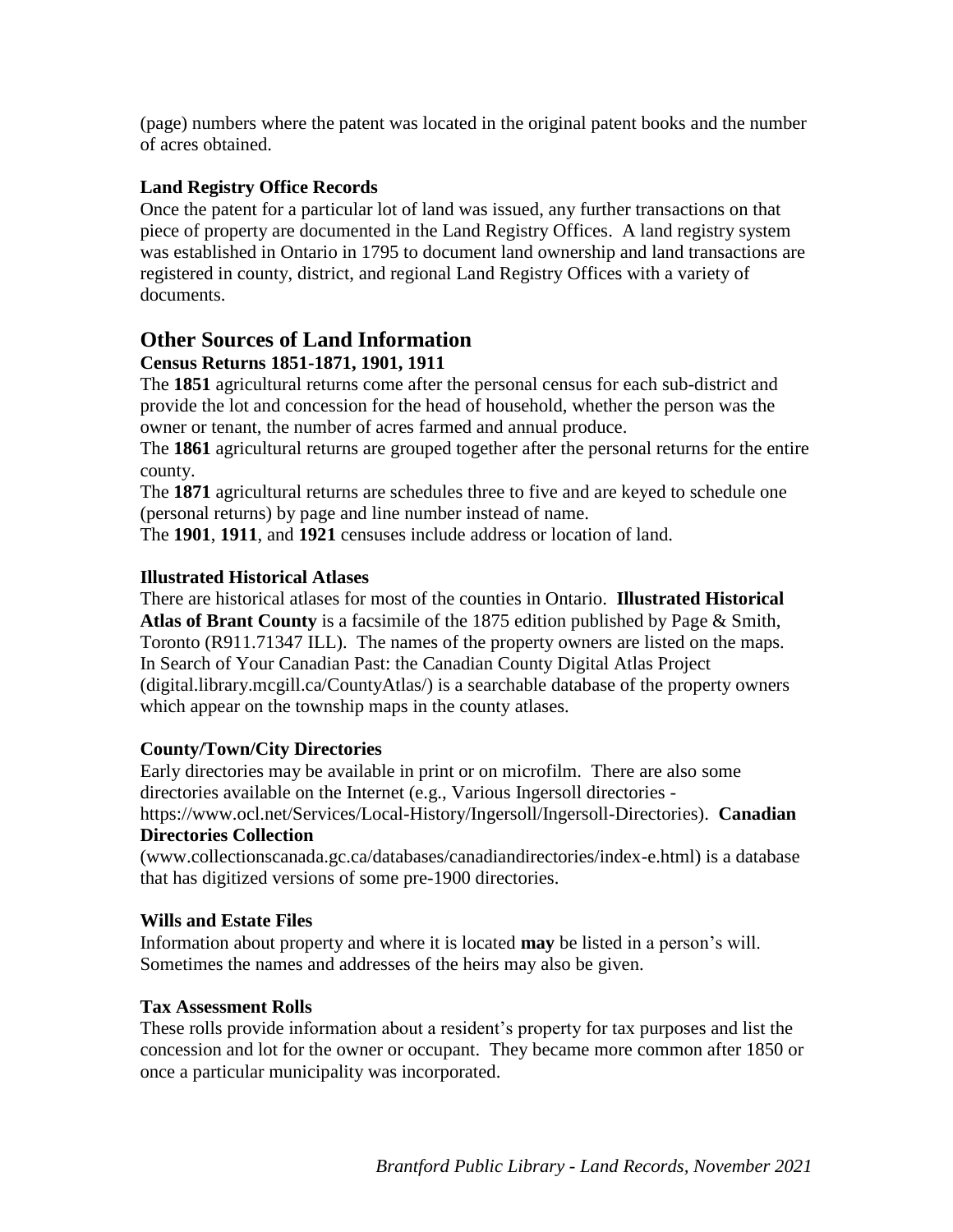# **Websites for Land Records**

# **Land Records (Library and Archives Canada)**

(www.bac-lac.gc.ca/eng/discover/land/Pages/land-records.aspx) Provides information about what is available for land records at Library and Archives Canada and by province, listing the main series of documents and online databases available.

#### **Provincial Archives of New Brunswick** (archives.gnb.ca/Archives/)

Click on "Search" and then highlight "Land Records" and choose either of these indexes:

- 1) Index to Land Petitions: Original Series, 1783-1918
- 2) Index to New Brunswick Land Grants, 1784-1997

#### **Provincial Archives of Saskatchewan – Land Records**

(www.saskarchives.com/collections/land-records) Provides information about the history of land records and how to find them.

#### **Upper Canada Land Petitions, 1763-1865**

(www.bac-lac.gc.ca/eng/discover/land/land-petitions-upper-canada-1763- 1865/Pages/land-petitions-upper-canada.aspx) This database contains more than 82,000 references to individuals who submitted petitions for grants or leases of land and who lived in what is now present-day Ontario between 1763 and 1865.

**Lower Canada Land Petitions, 1764-1841** (www.bac-lac.gc.ca/eng/discover/land/landpetitions-lower-canada-1764-1841/Pages/land-petitions-lower-canada.aspx) This is an index to requests for grants or leases of crown land in Quebec (and some for Ontario before 1791). Sometimes the actual images of the petitions and supporting documentation are available.

**Western Land Grants, 1870-1930** (www.bac-lac.gc.ca/eng/discover/land/land-grantswestern-canada-1870-1930/Pages/land-grants-western-canada.aspx) This is an index to land patents granted in Manitoba, Saskatchewan, Alberta, and the railway belt of British Columbia.

**Alberta Genealogical Society** (www.abgenealogy.ca/alberta-homestead-index) Search the Alberta Homestead Index on the Alberta Genealogical Society's website.